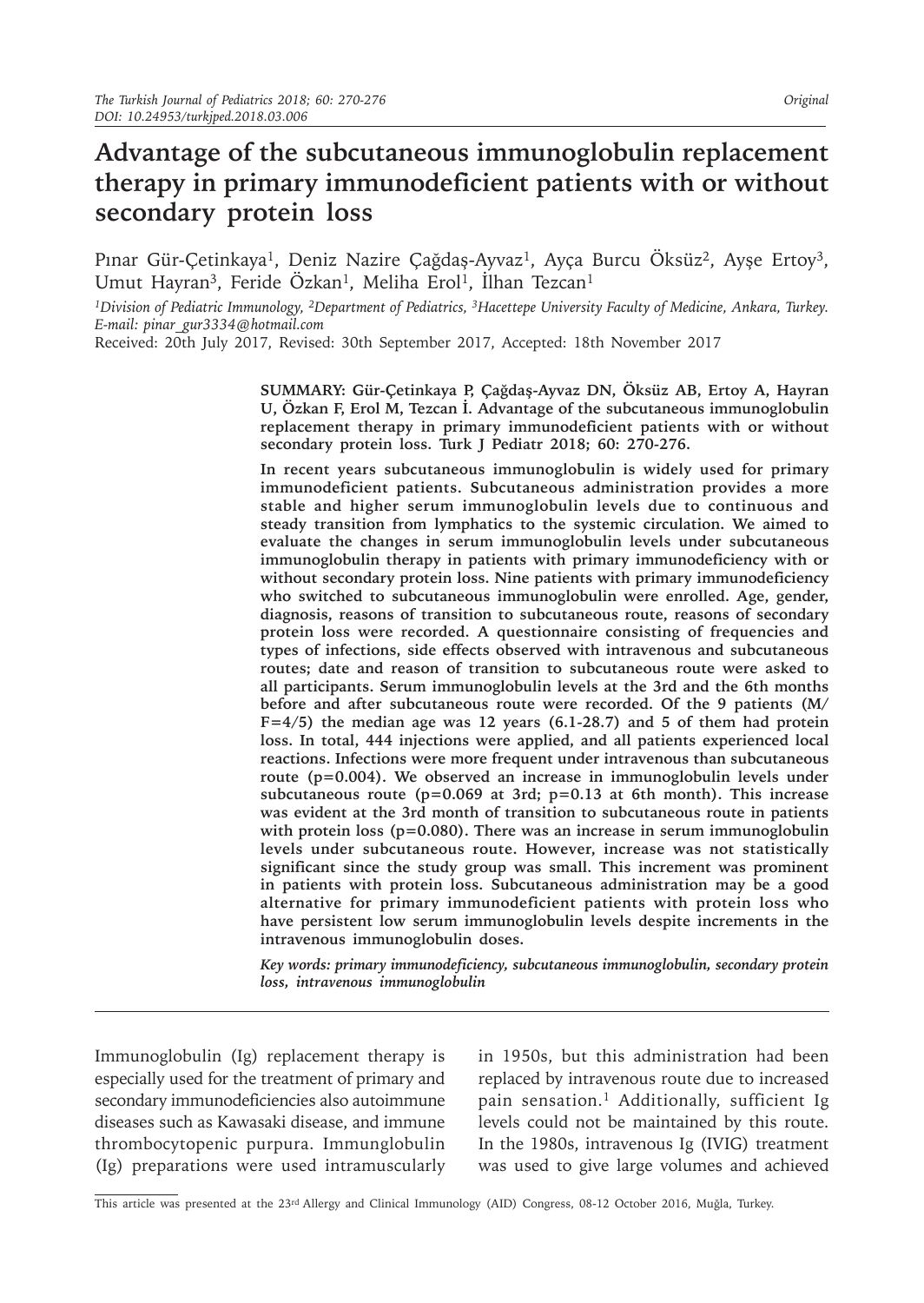to maintain the serum Ig levels within the physiological range.2,3 It was demonstrated that patients with primary immunodeficiency (PID) had less infections and their life span increased with regular Ig replacement. $4,5$  Even though, there were side effects related with IVIG, such as difficulty of finding vascular access, experience of fatigue and infections just before the subsequent IVIG dose.

At the beginning of the 1990s, Gardulf et al.<sup>6</sup> developed a new technique to give Ig subcutaneously and evaluated 25 adult patients who were given immunoglobulin by subcutaneous route. All patients had experienced serious adverse effects by intramuscular (22.2%) or inravenous (46.3%) route, but all of them tolerated the subcutaneous way.<sup>6</sup> Patients in the study had less side effects with subcutaneous immunoglobulin (SCIG) (0.9%), they had nonserious adverse reactions and 2/3 of them used SCIG in their working places and at home.<sup>6</sup> All side effects were local reactions like swelling, redness, tenderness, pain, and 67% of these symptoms were disappeared at the end of first 24 hours following administration.6 This practice had become increasingly widespread and was used in children first in 1993.7 In 2006 commercial subcutaneous form for daily practice was developed.8

Advantages of SCIG are that it provides more stable and physiological serum IgG levels. Subcutaneous route is more comfortable than other routes as vascular access is not required, no need to go to the hospital, and the observation of less systemic side effects.9 Because of low bioavailability, higher amount of Ig or more frequent application in order to achieve a certain and efficient serum IgG levels are necessary. Subcutaneous administration provides a more stable and higher serum IgG levels.<sup>10</sup>

There are many studies in literature regarding comparison of side effects and serum IgG levels between SCIG and IVIG therapy. We designed this study in order to compare these parameters, also determine the changes in serum IgG levels following transition to subcutaneous route in patients with PID and additional secondary protein loss, caused by renal, gastrointestinal and skin diseases. The clinical and laboratory features of PID patients under SCIG treatment were also determined.

## **Material and Methods**

This retrospective clinical study was conducted between the years of 2015 to 2017 at Hacettepe University, Division of Pediatric Immunology. Nine patients with PID who switched to subcutaneous from intravenous route were enrolled in the study. These patients were diagnosed according to the ''European Society for Immunodeficiencies'' definition criteria. Patients who came to regular visits every 3 months, and whom serum immunoglobulin levels had been accessed were included into the study. Medical records of patients were reviewed retrospectively. Age, gender, diagnosis, reasons of transition to subcutaneous route, reasons of secondary protein loss were all recorded. A questionnaire was prepared to define the frequency and type of infections, side effect profiles under SCIG and IVIG therapies, and the date of switching to subcutaneous route. The questionnaire was filled for all patients by telephone or during visits. Serum immunoglobulin levels in the 3rd and the 6th months before and after switched to subcutaneous route were noted. The study protocol was approved by the institutional ethical committee (GO 17/620-14) and all participants were given informed consent.

## *Statistical analysis*

SPSS 22.0 was used for statistical analysis. The variables were investigated using visual (histogram, probability plots) and analytic methods (Kolmogorov-Simirnov/Shapiro-Wilk's test) to determine whether or not they are normally distributed. Descriptive analysis was presented using medians and interquartile range (IQR) for the non-normally distributed and ordinal variables. The Wilcoxon test was used to compare the changes in infections and serum Ig levels before and after SCIG treatment. While investigating the associations between non-normally distributed and/or ordinal variables, the correlation coefficients and their significance were calculated using the Spearman test. A 5% type-1 error level was used to infer statistical significance. A p value of less than 0.05 was considered to show a statistically significant result.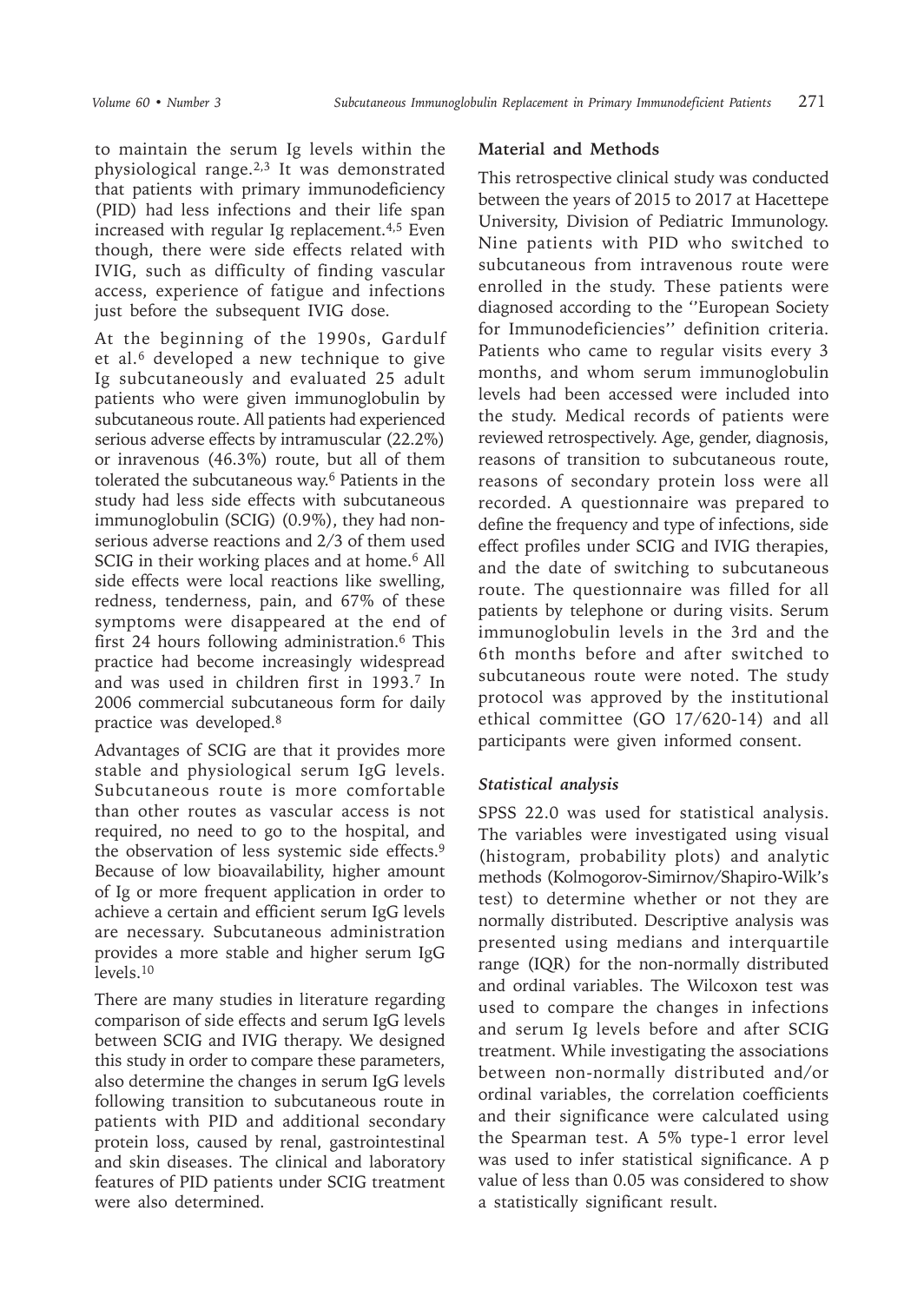

 $\blacksquare$  IVIG  $\blacksquare$  SCIG

**Fig. 1.** Infection frequencies and types during IVIG and SCIG therapies URTI; upper respiratory tract infection, LRTI; lower respiratory tract infection, AGE; acute gastroenteritis, IVIG; intravenous immunoglobuline, SCIG; subcutaneous immunoglobuline.



**Fig. 2.** Median value of serum IgG levels of patients with and without protein loss in three month-intervals

#### **Results**

#### *Demographic features*

There were 9 patients  $(M/F=4/5)$  with a median age of 12 years (6.1-28.7 years) enrolled in the study. Median age of males was 18.7 (5.6-29.9) and for females was 12 (5.3-46.9) years. Diagnoses of the patients were; common variable immunodeficiency (CVID) (M/F=2/4; n=6), combined immunodeficiency (CID)

 $(M=1)$ , Netherton syndrome  $(M=1)$  and serine threonine kinase-4 (STK-4) deficiency (M=1). Associated disorders of the patients were chronic granulomatous disease (CGD), chronic renal failure (CRF), chronic giardiasis, diabetes mellitus, central diabetes insipidus and celiac disease. Eight patients except the patient with Netherton syndrome had chronic lung diseases. Route of the protein loss in the patients were renal  $(n=1)$ , gastrointestinal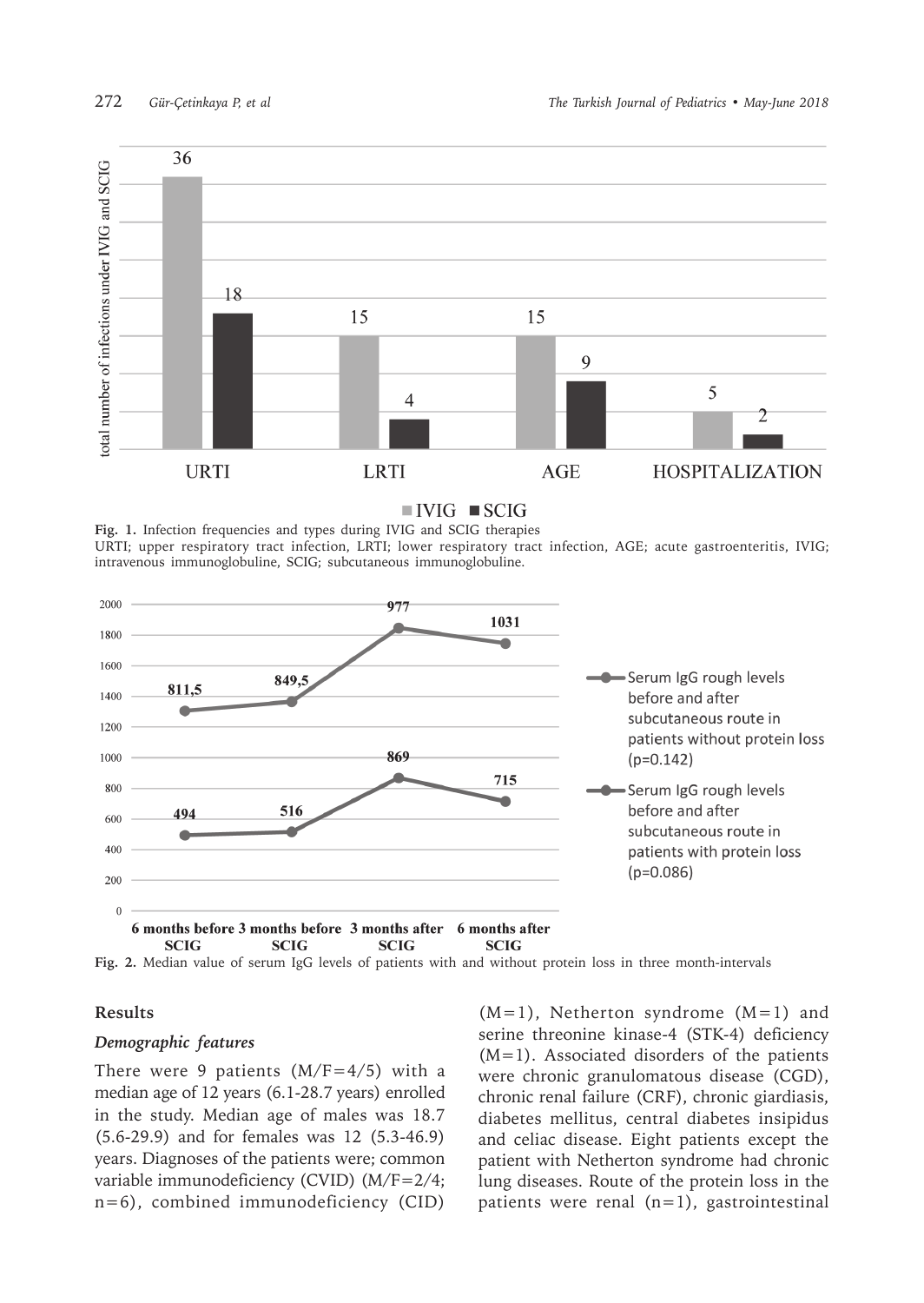| Patient (P)    | Diagnosis                               | Age (year)     | Gender | Route of Ig Loss |
|----------------|-----------------------------------------|----------------|--------|------------------|
| P1             | $CGD+CVID$                              | 26             | F      | <b>GIS</b>       |
| P <sub>2</sub> | CVID+Chronic<br>giardiasis              | 31.25          | M      | <b>GIS</b>       |
| P <sub>3</sub> | Laron type<br>$d$ warfism + $CVID + DI$ | 8.5            | F      |                  |
| P4             | CVID+Celiac disease                     | 12             | F      | <b>GIS</b>       |
| <b>P5</b>      | Netherton disease                       | 3.5            | M      | Skin lesions     |
| P <sub>6</sub> | <b>CVID</b>                             | 67             | F      |                  |
| P7             | STK-4 defect                            | 26             | M      |                  |
| P <sub>8</sub> | CID, Chronic renal<br>deficiency        | $\overline{2}$ | F      | Renal            |
| P <sub>9</sub> | <b>CVID</b>                             | 11.4           | M      |                  |

**Table I.** Demographic Features of the Patients Under SCIG.

P; patient, CGD; chronic granulomatous disease, CVID; common variable immunodeficiency, DI; diabetes insipidus, Ig; immunoglobuline, CID; combined immunodeficiency, GIS; gastrointestinal system, STK-4; Serine Threonine Kinase 4, F/M; Female/Male

 $(n=3)$  and via the skin  $(n=1)$ . Demographic features of the patients were given in Table I.

Patients were receiving IVIG therapy for a median period of 2.60 years (1.4-6.3 years); 6 of them switched to subcutaneous route due to transportation problems. Three had low serum Ig levels despite of appropriate dosage and interval of IVIG therapy as they had additional problems which caused protein loss. All of the patients in the study were under SCIG therapy for a median period of 14 months (11.5-16.5 months).

## *Side effects under SCIG*

Totally, 444 injections were applied, and all patients experienced local reactions during the injections. Local reactions were swelling (100%), erythema (59.2%), pain (19.8%), and healed in a median period of 48 minutes (min) (30-105 min). We did not observe any systemic or serious adverse reactions. Four patients received SCIG once a week, and 5 of the patients received every 10 days regularly. The doses of SCIG were 125 mg/kg/dose (n=3), 200 mg/kg/dose (n=3), 250 mg/kg/ dose (n=3) in the patients. Median time for injection was 25 min (minimum 20 min, maximally 90 minutes). A patient with the diagnosis of CVID switched to IVIG therapy again, due to the requirement of more frequent subcutaneous doses, all the others continued with SCIG.

# *Infections under IVIG and SCIG*

Infection types and frequencies were shown in Figure 1. Under IVIG treatment; one patient had an infection twice, 8 patients had an infection at least 3 times in the last 6 months before starting subcutaneous treatment. Five patients were hospitalized due to lower respiratory tract infections (LRTI) (n=5) and acute gastroenteritis (AGE) (n=3). Patients had tonsillitis, pharangitis, LRTI, AGE and flu. The most frequent infection type was upper respiratory tract infection (URTI) under IVIG therapy (Fig. 1). Under SCIG; 6 patients had infections 3 times maximally; 2 patients had infections more than 3 times and a patient did not have any infections in the first 6 months under SCIG therapy. Patients had tonsillitis, pharyngitis, otitis media, LRTI, flu, and AGE. Two patients were hospitalized due to LRTI and most frequent infection type under SCIG was URTI (Fig. 1).

Patients with infections were more frequent under IVIG treatment than SCIG (p=0.004), but there was no difference in frequency regarding infection types (for URTI  $p=1.00$ ; LTRI  $p=0.125$ ; AGE  $p=0.50$ ) (Fig. 1). Patients were hospitalized more frequently under IVIG treatment, but it was not found to be significant  $(p=0.25)$  (Fig. 1). We did not determine any correlation among SCIG dose amounts and infection frequencies  $(p=0.58)$ or hospitalization (p=0.318).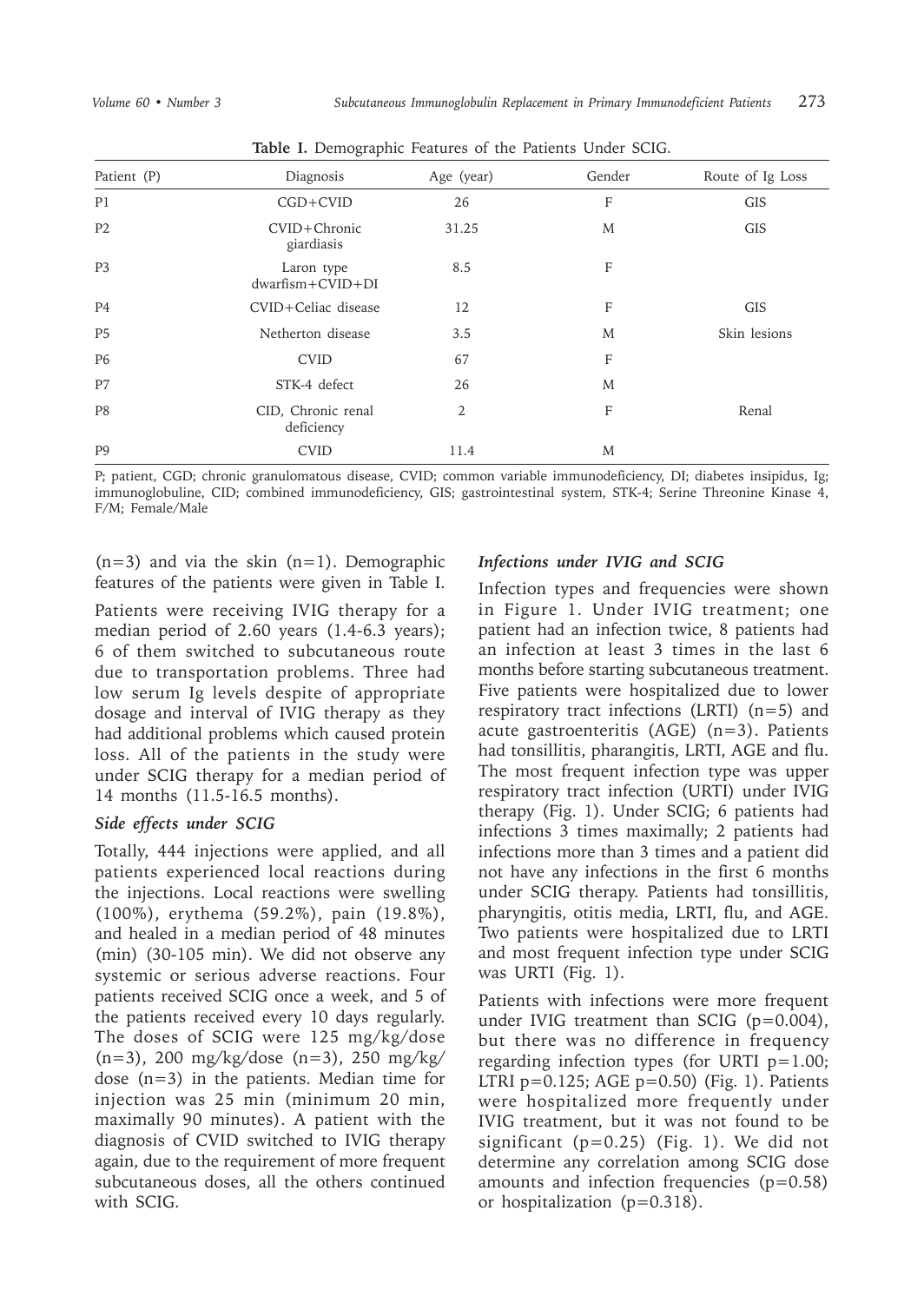#### *Secondary protein loss*

Patients were grouped into two categories according to protein loss (Fig. 2). In general, increase in Ig trough level was prominent in the protein losing group compared to the group without protein loss  $(p=0.086$  and  $p=0.142$ ; protein losing group and group without protein loss, respectively). We observed an increase in serum Ig levels under subcutaneous route in all patients (p=0.069 at the 3rd month, p=0.13 at the 6th month). This increase was evident in patients with secondary protein loss especially in the first 3 months after switching to subcutaneous route (p=0.080). We did not determine any significant difference in Ig levels after switching to subcutaneous route in patients without protein loss in the first 3 months (p=0.593). When we compared serum IgG levels before and after SCIG at the 6th month, no significant difference was determined between patients with and without protein loss (p=0.34 for protein loss positive group, p=0.46 for protein loss negative group). We did not find any correlation between protein loss and hospitalization ( $r=0.47$  and  $p=0.19$  for SCIG, r=0.10 and p=0.79 for IVIG), infection frequency ( $r=0.34$  and  $p=0.35$  for SCIG,  $r=-$ 0.08 and p=0.82 for IVIG) and presence of infection ( $r=0.39$  and  $p=0.29$  for SCIG,  $r=0.10$ and p=0.79 for IVIG) under SCIG and IVIG treatment, respectively.

## **Discussion**

Immunoglobulins are given for the treatment of many diseases. Immunoglobulins are most frequently used for controlling infections and  $immunomodulation.<sup>11,12</sup>$  IVIG is introduced in doses between 300 and 800 mg/kg for every 2 or 4 weeks in primary and secondary immunodeficiencies in order to maintain the serum IgG levels over 500 mg/dl.<sup>9,13,14</sup> However, SCIG is given weekly as 100-150 mg/kg/dose or 150-225 mg/kg.<sup>15</sup> Furthermore, side effects under SCIG are less than intravenous and intramuscular routes.<sup>16</sup> Adverse effects with IVIG have been reported with a frequency of 2 to 25% mostly in the first infusion. These are mostly headache, flushing, malaise, and these are diminished or resolved by reduction of infusion rate.17 In our study, only one patient experienced headaches under IVIG therapy, and it disappeared after switching to SCIG.

In the study by Gardulf et al.<sup>18</sup> in 33,000 injections, mild side effects were observed in 0.3% and moderate in 0.018%. There was no severe adverse reaction or anaphylaxis. Most patients (87%) experienced local adverse reactions, such as tenderness, erythema, and swelling at the injection area, and were observed mainly in the patients with low body mass index (BMI).18 Systemic side effects with SCIG have been reported in 2 CVID patients up to now.19 One of the patients experienced severe hypotension and angioedema; the other one had hypotension and fever. Both of the patients tolerated SCIG afterwards (in one patient Ig preparation was changed; infusion was performed in a slower manner in the other patient).19 In our study all patients and nearly half of them experienced erythema and swelling respectively as local side effects in every application.

Immunoglobulin preparations are administered subcutaneously to the abdomen, thigh or arm. After subcutaneous administration of more concentrated but less voluminous preparations, immunoglobulin reaches the circulation through lymphatics.17 Because low volumes of Ig is given, frequent administrations are required in order to achieve physiological serum IgG levels.<sup>20</sup> Peak serum IgG levels cannot be achieved by SCIG, but a more constant plateau of serum IgG levels is maintained.<sup>21</sup> In some studies, SCIG shows a slightly higher trough values than IVIG, which is possibly due to frequent applications.<sup>21</sup> IVIG leads to a peak IgG level in the first week, then begins to decrease at the end of the first week and decreases to the lowest level in the 3rd week. $22,23$  According to some authors, patients who receive SCIG treatment have experienced less frequent and less severe infections.13,24,25 In addition, SCIG reduces the days off school/work.26,27 In the present study, we observed fewer frequency of URTI, LRTI and gastroenteritis under SCIG and patients were hospitalized less often after switching to SCIG within the first 6-month period. We also showed that serum IgG values were significantly increased after switching to SCIG especially in the first 3rd month.

In the present study, some of the patients switching to subcutaneous route had additional secondary causes of hypogammaglobulinemia, such as renal, gastrointestinal protein loss, and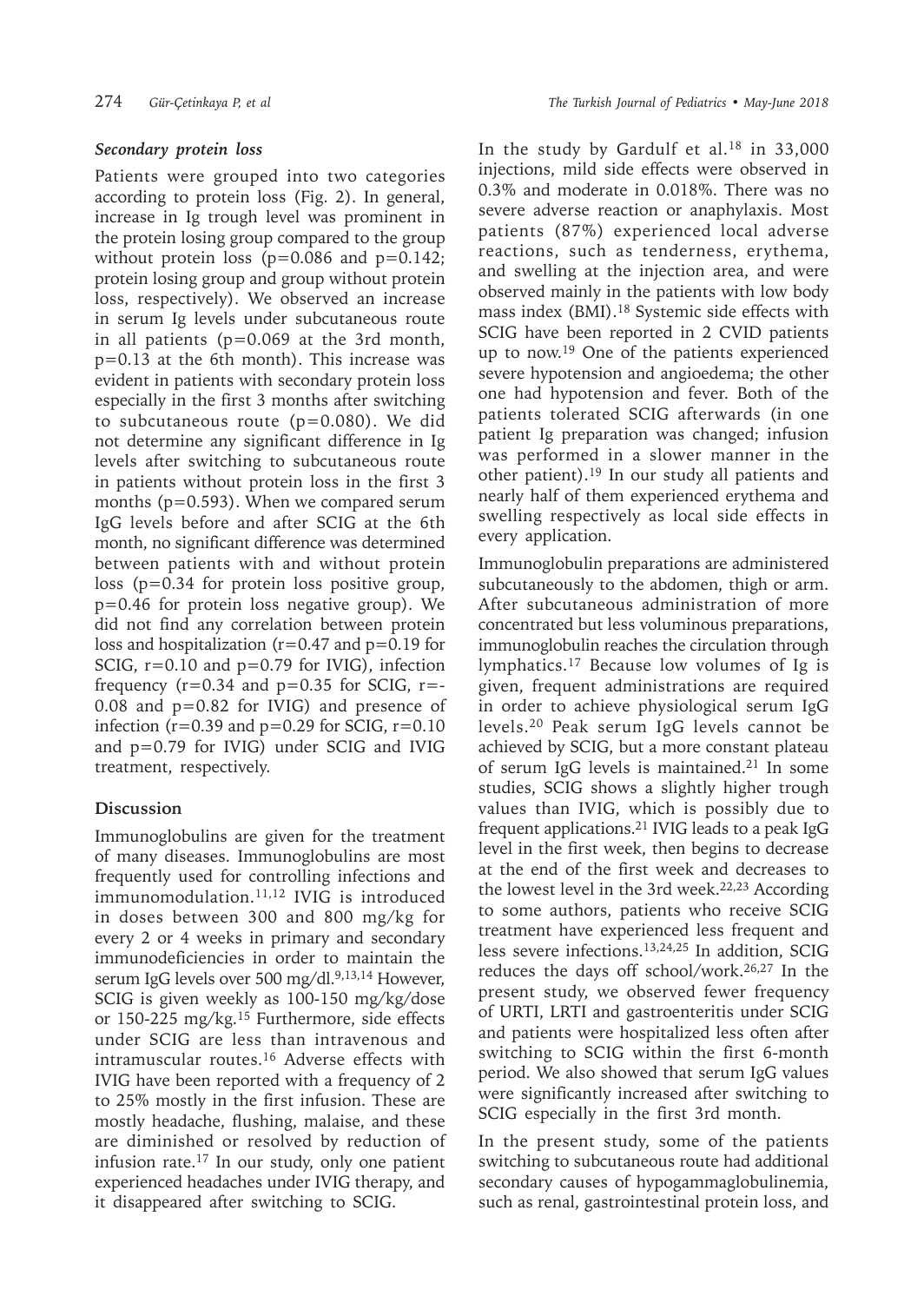serum IgG levels were lower despite regular IVIG therapy. Although, Ig half-life is about 21 days, serum Ig levels may decrease to lowest levels in about 3 to 4 days in patients with secondary Ig loss.<sup>28-30</sup> Substitution of Ig by more frequent intervals in subcutaneous route rather than giving IVIG every 3-4 weeks, may help these patients in achieving a more stable and higher serum IgG levels. According to this knowledge, patients with secondary protein loss were changed to SCIG and serum Ig levels increased under this treatment. In the literature, serum IgG levels were observed that significantly increased compared to IVIG treatment in patients with inflammatory bowel disease, nephrotic syndrome and skin diseases accompanying hypogammaglobulinemia.25,29 In the present study, more than half of the patients  $(62\% (n=5))$  had secondary loss of immunoglobulin. We observed an insignificant increase in serum IgG levels under subcutaneous route in patients with protein loss. Statistical insignificance may be due to small size of study population. Also patients with secondary protein loss experienced less frequent infections and hospitalization episodes under SCIG. It was possibly due to the increased serum IgG levels.

 This study was a retrospective study. We called the patients to regular visits and measured serum Ig levels. We observed the changes in serum Ig levels in patients both with and without protein loss, objectively. There are many studies about switching to SCIG from IVIG, but there are less studies evaluating serum Ig levels after administration of SCIG in the patients with secondary protein loss.<sup>25,29</sup> SCIG is especially important in groups that have resistant low serum immunoglobulin levels despite high IVIG doses. SCIG may be a good alternative for these patients.

Limitations of this research are working with a small population, heterogeneity of the groups, short follow-up period after initiation of SCIG treatment.

We observed an increase in serum Ig levels especially at the 3rd month of the SCIG treatment in patients with and without protein loss, but it was not statistically significant. It is suggested in some studies also involving patients with secondary protein loss.25,29 Increase in serum Ig levels under subcutaneous route may be evident in a larger study

population and longer duration of follow-up periods.

 In the present study, even though the follow-up period is short, we showed that subcutaneous route provided a higher serum IgG levels compared to IV route. This increase was more prominent in patients with secondary protein loss. As there is a slow and continuous immunoglobulin release into the circulation, subcutaneous route may be a good option for the patients with PID who have additional protein loss.

#### **REFFERENCES**

- 1. Bruton OC. Agammaglobulinemia. Pediatrics 1952; 9: 722-728.
- 2. Berger M, Cupps TR, Fauci AS. Immunoglobulin replacement therapy by slow subcutaneous infusion. Ann Intern Med 1980; 93: 55-56.
- 3. Roord JJ, van der Meer JW, Kuis M, et al. Home treatment in patients with antibody deficiency by slow subcutaneous infusion of gammaglobulin. Lancet 1982; 1: 689-690.
- 4. Cunningham-Rundles C, Siegal FP, Smithwick EM, et al. Efficacy of intravenous immunoglobulin in primary humoral immunodeficiency disease. Ann Intern Med 1984; 101: 435-439.
- 5. Skoda-Smith S, Torgerson TR, Ochs HD. Subcutaneous immunoglobulin replacement therapy in the treatment of patients with primary immunodeficiency disease. Ther Clin Risk Manag 2010; 6: 1-10.
- 6. Gardulf A, Hammarström L, Smith CI. Home treatment of hypogammaglobulinaemia with subcutaneous gammaglobulin by rapid infusion. Lancet 1991; 338: 162-166.
- 7. Thomas MJ, Brennan VM, Chapel HH. Rapid subcutaneous immunoglobulin infusions in children. Lancet 1993; 342: 1432-1433.
- 8. Gardulf A, Nicolay U, Asensio O, et al. Rapid subcutaneous IgG replacement therapy is effective and safe in children and adults with primary immunodeficiencies-a prospective, multi-national study. J Clin Immunol 2006; 26: 177-185.
- 9. Berger M. Principles of and advances in immunoglobulin replacement therapy for primary immunodeficiency. Immunol Allergy Clin North Am 2008; 28: 413-437.
- 10. Berger M, Rojavin M, Kiessling P, Zenker O. Pharmacokinetics of subcutaneous immunoglobulin and their use in dosing of replacement therapy in patients with primary immunodeficiencies. Clin Immunol 2011; 139: 133-141.
- 11. Nimmerjahn F, Ravetch JV. Anti-inflammatory actions of intravenous immunoglobulin. Annu Rev Immunol 2008; 26: 513-533.
- 12. Orange JS, Hossny EM, Weiler CR, et al. Use of intravenous immunoglobulin in human disease: a review of evidence by members of the Primary